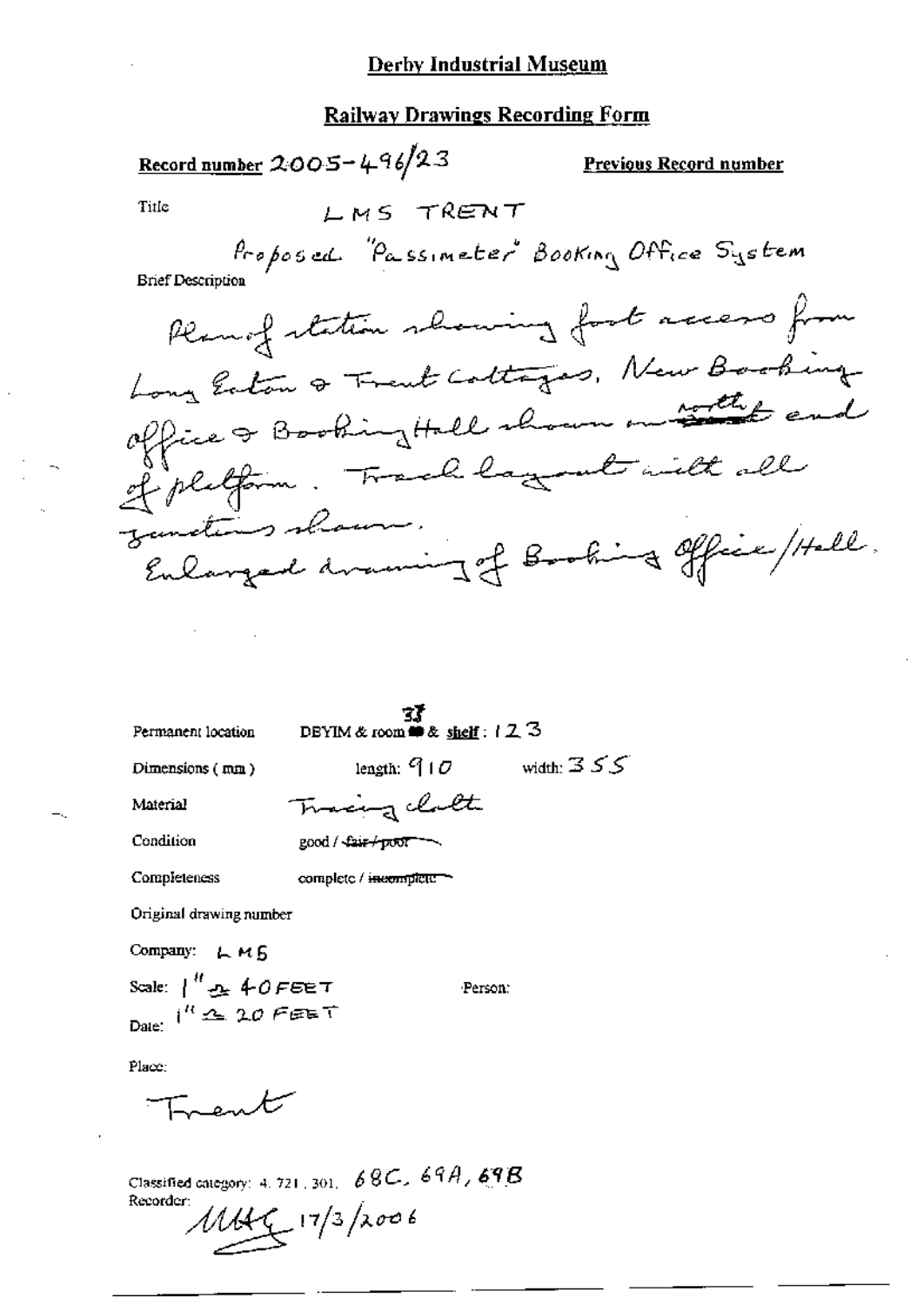# **Railway Drawings Recording Form**

CATTELL CATTELL CATTELL Record number 1971-334/354, 9 COUNTY OF DERBY Title

**Brief Description** 

| Permanent location      | DBYIM & room $46$ shelf: $777560.2$   |              |
|-------------------------|---------------------------------------|--------------|
| Dimensions $(mn)$       | length: 5 IC                          | width: $535$ |
| Material                | Paper                                 |              |
| Condition               | seed/ fair/ poss water dramoge, there |              |
| Completeness            | complete / i <del>ncomplete</del>     |              |
| Original drawing number | $5n \in F$ $12$                       |              |
| Company: 1518           |                                       |              |

Scale:  $1^{h}$  = 2 cm ans

Person:

 $41\frac{1}{2}MP - 40\frac{3}{4}M$ 

Date:

Placet

Samby June Station

Classified category: 4, 721, 501,  $\overline{6}$  O,  $\overline{6}$   $\overline{9}$  $\overline{8}$ Recorder  $1.349 - 3/5/2002$ 

P TC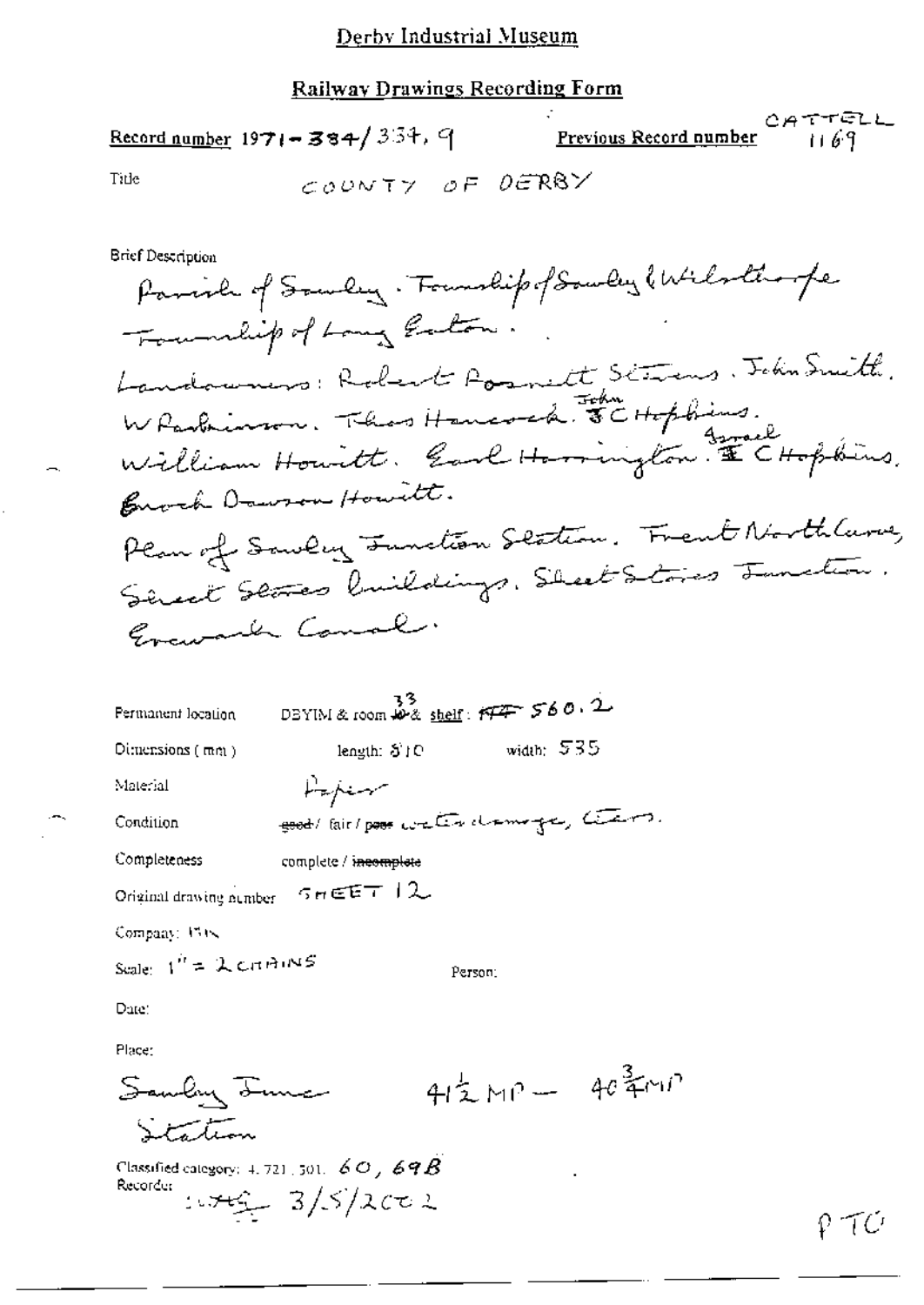## Derby Industrial Museum

# **Railway Drawings Recording Form**

y.  $CATTELL$ Record number 1971 - 384/334,  $| \cdot |$  Previous Record number COUNTY OF DERBY Title

| Brief Desch                                     |
|-------------------------------------------------|
| farial of Sauley. Fourship of Long Eaton.       |
| Landaumers: JCHopbins. Loral ChamberlinHopbens. |
|                                                 |
| Earl of Horrington, William Howitt. Flurgon.    |
| JCanzon. Elizabeth Trowell.                     |
| Plan showing Trent Station, North Curre,        |
| route of lovewash route, Long Eaton Junction    |
| 25 Nottingham.                                  |

| Permanent location                     | DBYIM & room $^{33}_{48}$ shelf: $\frac{11}{44}$ 560.2 |              |                          |
|----------------------------------------|--------------------------------------------------------|--------------|--------------------------|
| Dimensions (mm)                        | length: $\mathcal{E}/C$                                | width: $535$ |                          |
| Material                               | سهنهلهل                                                |              |                          |
| Condition                              | good/ fair/ poor water downinger, there.               |              |                          |
| Completeness                           | complete / incomplete                                  |              |                          |
| Original drawing number                | $5\pi$ EET 14                                          |              |                          |
| Company, PUN                           |                                                        |              |                          |
| Scale: $1^{h} = \lambda c \pi A_1 N S$ |                                                        | Person:      |                          |
| Date:                                  |                                                        |              |                          |
| Place:                                 |                                                        |              |                          |
| Frent Station                          |                                                        |              |                          |
|                                        |                                                        |              | $R_{HP} = \frac{1}{4}MP$ |

Classified category: 4.721, 301, 69.8) 68C, 87C, 87B<br>Recorder:<br> $\frac{1}{2} \sqrt{5/2}$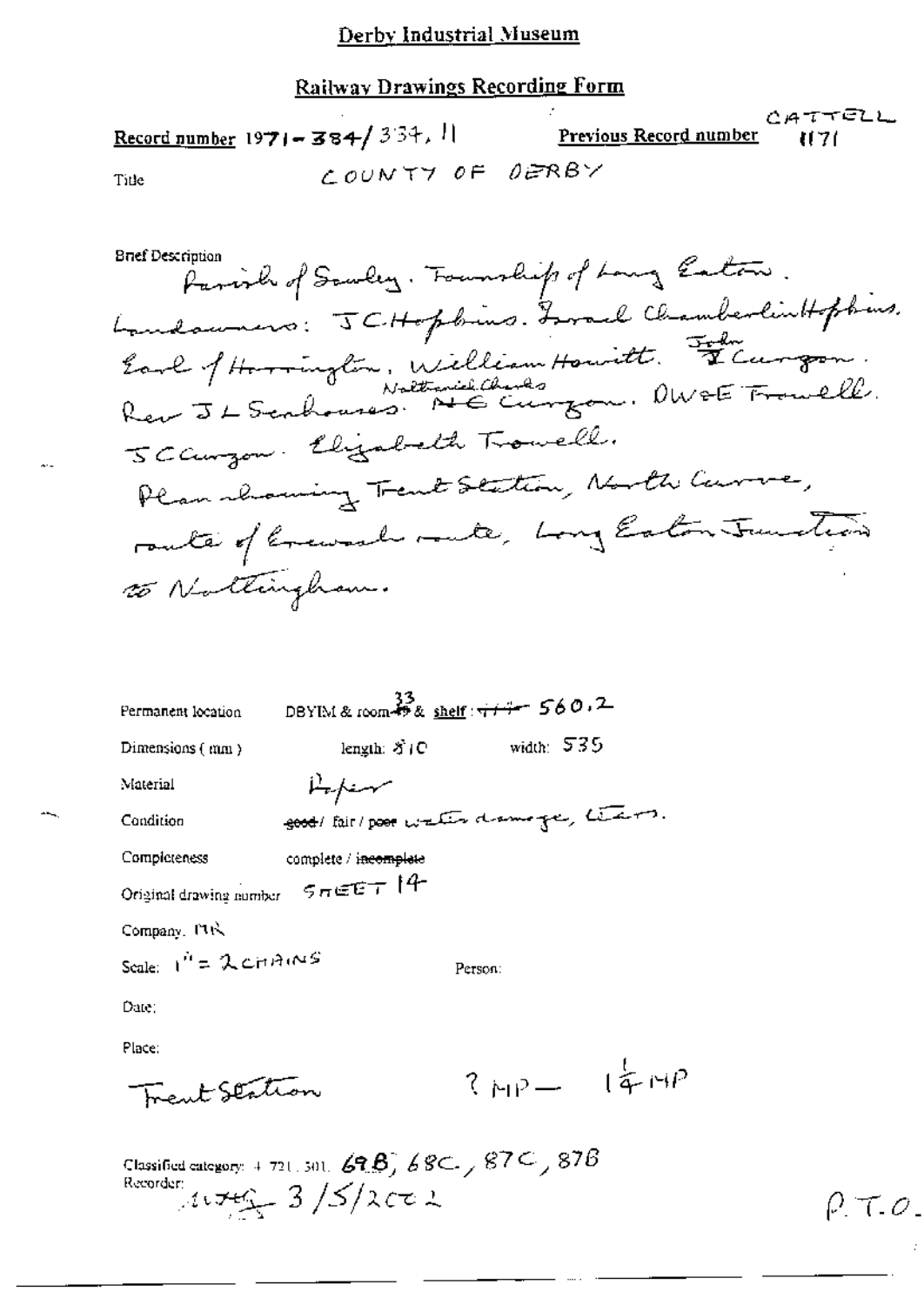## Derby Industrial Museum

### Railway Drawings Recording Form

Previous Record number MAP132/1122 Record number 1997-5/ $10^{\circ}$ COUNTY OF OERBY Title URBAN DISTRICT OF LONGENTON FORMERLEY PARISH OF SHALLEY TOWNSHIP OF LONGEATOR **Brief Description** Plan koming trades, stations, buildings, roods, intercourses and sumbered fields in anea of -:-Shack Stores/Trent Junction - Trent Station Gravash lives & zandious - Attentomight  $\overline{\overline{C}}$ Landous: J.C.Hopkins. Earl of Harrington. Fromal Chamberlain Hopkins. Nattaniel Charles Curton Nottinghow Confortion. Nottingham Rifle Volunteers. John Curzon: ADFor. Rev IL Semboures. DWGE Trouble. Eliz Trouvell. JHowritt, Robert Hollrock DBYIM& room 49 & shelf: 134 Toba Smette, Permanent location length:  $2080$  width,  $910$ Dimensions (mm) E Fabric land print material. Material good / fair / poor Condition Completeness complete / <del>incompl</del>ete Original drawing number  $SPA 254$ , 37 Compan LMSR Scale:  $i''$   $\neq$  2 corrents Person  $Data:$ Place: Trent Classified entegory: 4.721.301. 68C, 69B, 87B, 97C, 87A, 60 Recorder: Muj 17/0/1999